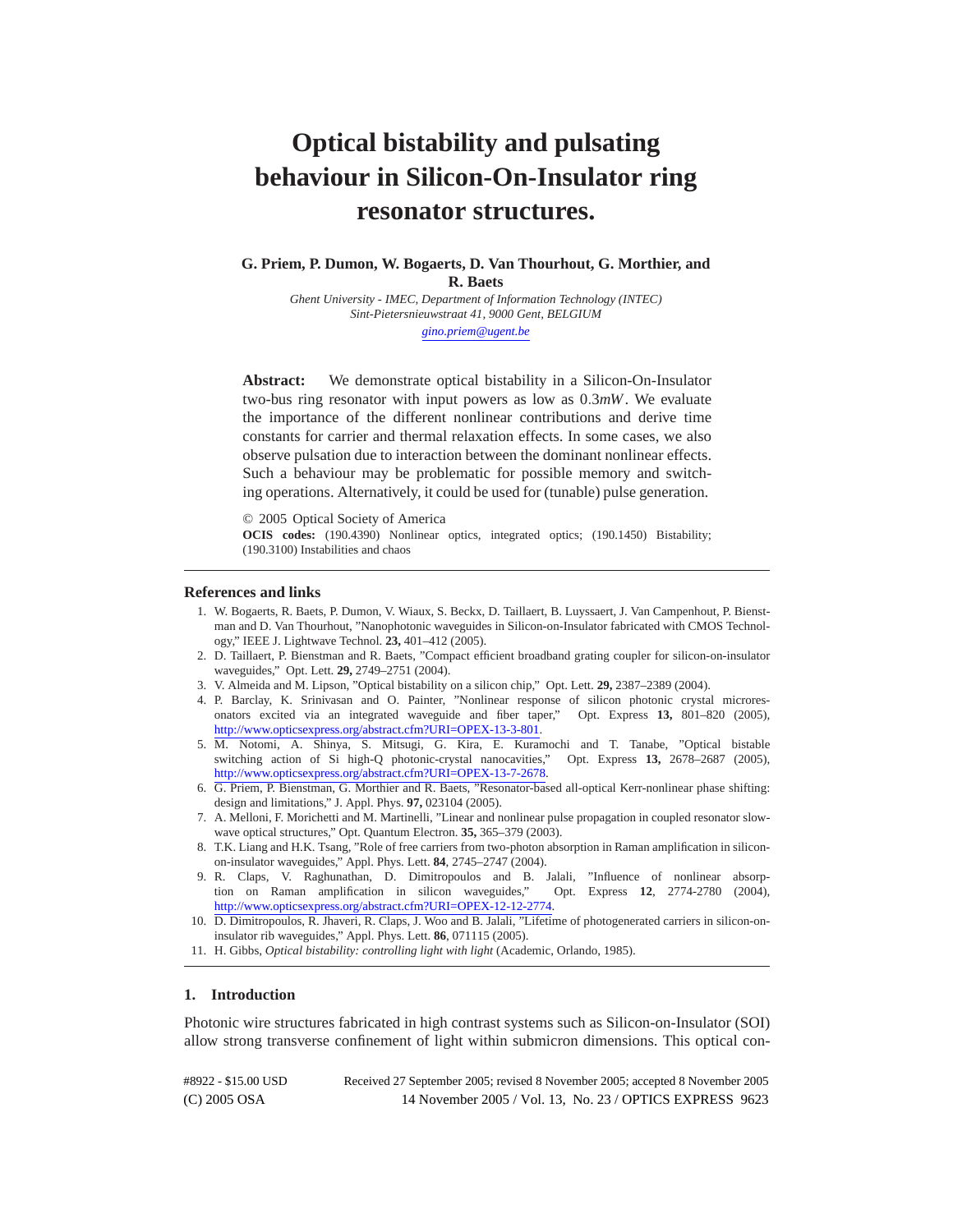finement can even be further enhanced in the longitudinal direction by using resonant structures such as ring resonators and photonic crystal (PhC) nanocavities, in which the propagation of the light pulse is slowed down. Such structures with high confinement are of great interest for nonlinear optics, as they allow nonlinear interaction with relatively low power levels.

In the Silicon system - for which the telecom wavelength  $\lambda = 1.55 \mu m$  is situated above half the band gap - this nonlinear picture is quite complex. It can be summarized as follows (Fig. 1): when light enters in the Silicon material, it can be absorbed through two-photon absorption (TPA) and results in a change in the refractive index effect proportional to the light intensity (Kerr effect). Through the TPA process, free carriers are excited which result in additional absorption (Free Carrier Absorption, FCA) and an associated index change (Free Carrier Dispersion, FCD). After a while, these carriers will recombine and in the case of submicron structures such as photonic wires, this is mainly due to surface recombination. This interband relaxation together with the intraband relaxation effects from carriers created due to TPA and FCA will lead to phonon creation, resulting in heating of the structure and giving rise to thermal expansion and a thermal refractive index change. Due to conduction and convection, the structure finally cools down to a steady-state temperature.



Fig. 1. Physical picture of the nonlinear interactions in Silicon for wavelengths around half the band gap.

In this paper, we evaluate the importance of the different nonlinear contributions for ultrasmall two-bus ring resonators and derive time constants for carrier and thermal relaxation. We demonstrate optical bistability for input powers as low as 0*.*277*mW*. We also observe pulsation due to interaction between the dominant nonlinear effects.

#### **2. Design and fabrication**

Resonator structures were created on 200*mm* SOI wafers with a thickness of the Silicon layer of 220*nm* and a burried oxide of 1µ*m*. A deep UV lithography stepper with a 248*nm* illumination wavelength is used to define the patterns in the resist. A dry etching process then transfers the patterns into the Silicon layer. A detailed overview of the processing steps can be found in [1]. The processes are essentially CMOS processes, characterized and adapted for the fabrication of photonic circuits, which enforces quite different technological boundary conditions. An example of an obtained resonator structure is shown in Fig. 2.

To couple the light from fiber to the input waveguide of the resonators, grating couplers were used with a peak efficieny of  $\approx 25\%$  [2]. The resonator structure used for the experiments in this paper has a radius of 4µ*m* and a wire width of approximately 540*nm*.

(C) 2005 OSA 14 November 2005 / Vol. 13, No. 23 / OPTICS EXPRESS 9624 #8922 - \$15.00 USD Received 27 September 2005; revised 8 November 2005; accepted 8 November 2005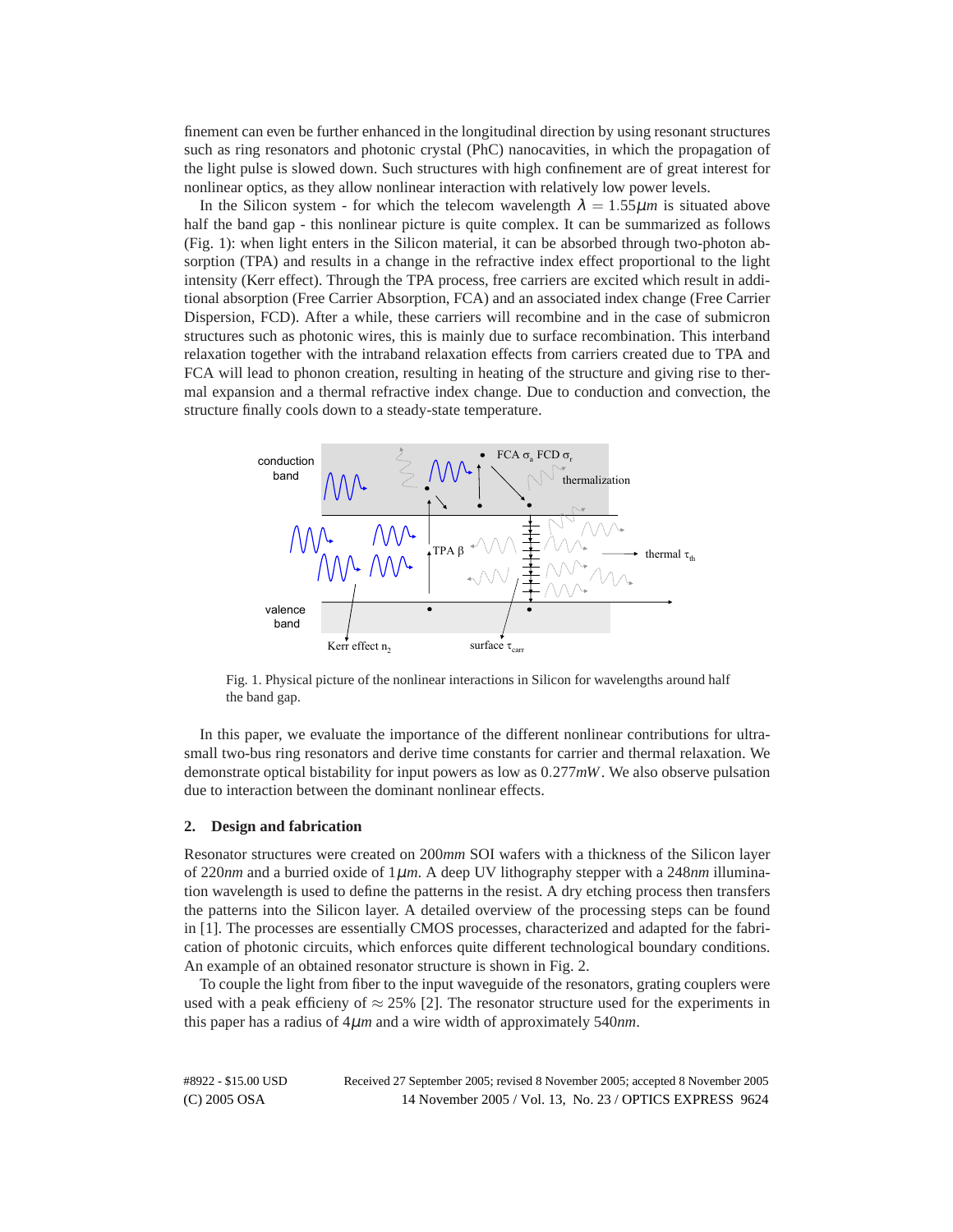

Fig. 2. Example of a ring resonator structure fabricated through deep UV lithography.

## **3. Experimental results**

# *3.1. Pass and drop in the linear regime*

The normalized pass and drop spectra for the measured structure are shown in Fig. 3(a). The measured free spectral range (FSR) is 21*.*25*nm*. From detailed measurements around the reso-



Fig. 3. (a) Normalized transmission of the pass and the drop port in the linear regime. (b) Detailed measurement around the resonance wavelength  $\lambda_c = 1556.97$ *nm* 

nance wavelength at <sup>λ</sup>*<sup>c</sup>* = 1556*.*97*nm* (Fig. 3(b)), a resonance bandwidth ∆λ*BW* 0*.*025*nm* was derived, corresponding to a Q-factor of  $\approx 62500$ . The resonance transmission of the drop port at this wavelength is about 27%.

#### *3.2. Transmission in the nonlinear regime*

For the nonlinear measurements, the input power was increased from 0*.*069*mW* in steps of 3*dB* and from 0*.*277*mW* on in steps of 1*.*5*dB*. The results together with the linear pass and drop spectra are shown in Fig. 4.

As can be seen in Fig. 4, bistability is obtained for input powers as low as 0*.*277*mW*. Only the upper arm of the bistable solutions is shown, because of sweeping limitations of our measurement setup. This value is the lowest reported for ring resonator structures so far [3] and of the same magnitude as the results obtained with PhC nanocavities [4, 5]. However, note that the latter are standing-wave resonators, which have the benefit of better nonlinear interaction due to the presence of a contrapropagating wave inside the cavity (respectively  $3\times$ ,  $10\times$  and  $35\times$ higher for third-, fifth- and seventh-order nonlinear effect [6, 7]).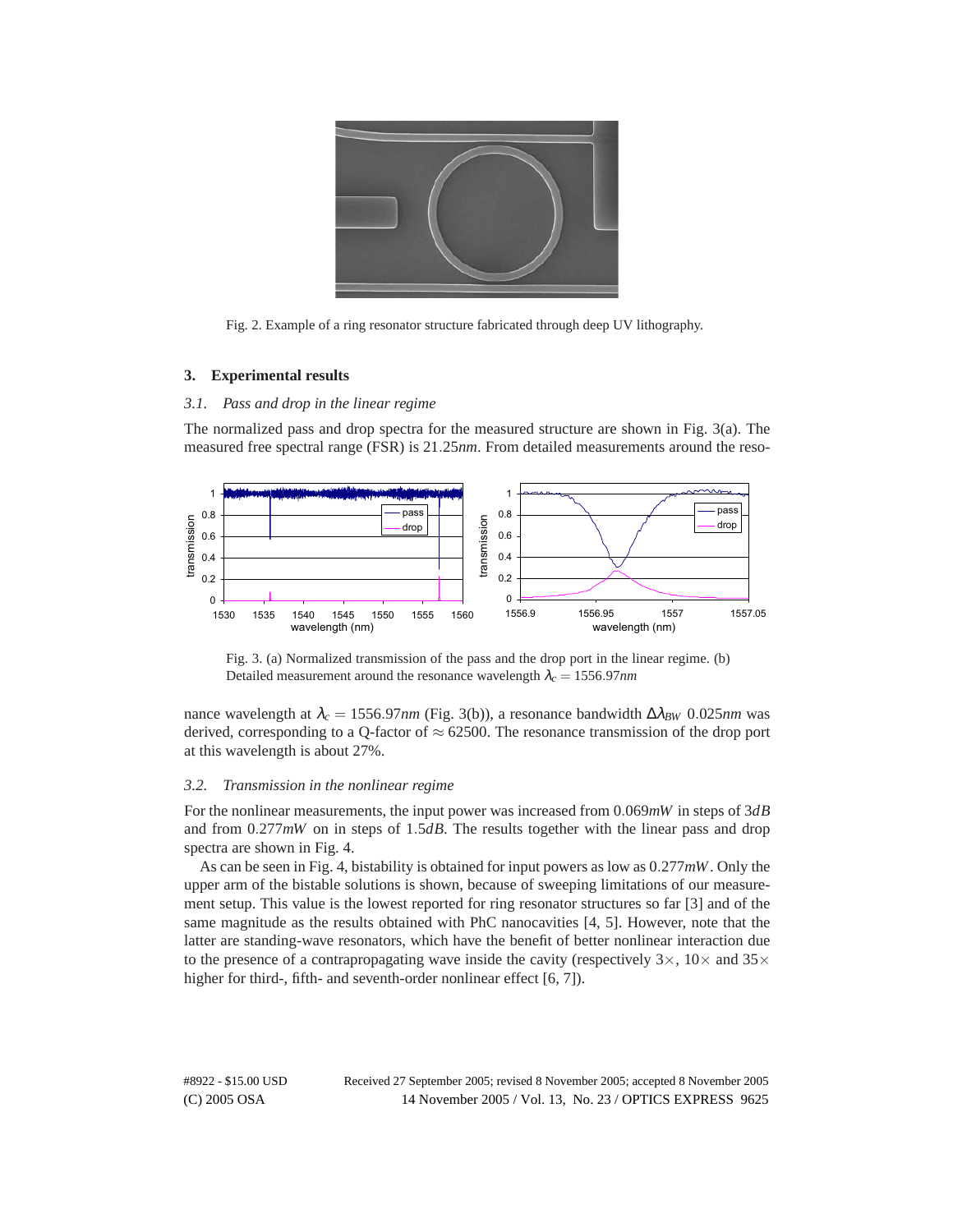

Fig. 4. Normalized transmission of the drop port for different input powers. The linear pass and drop transmissions are indicated as reference. Bistability is obtained for powers equal and above 0*.*277*mW*

## **4. Discussion**

From the decrease in the resonance transmission  $T_{max}$  of the drop port and the shift of the resonance wavelength ∆λ, information can be derived concerning the strength of the different nonlinear effects and the carrier and thermal relaxation time constants. To do this,  $T_{max}$  and  $\Delta \lambda$ are plotted as a function of the power inside the cavity in Fig. 5. These experimental results



Fig. 5. (a) Nonlinear resonance transmission  $T_{max}$  and (b) resonance shift  $\Delta \lambda$  at the drop port as a function of the cavity power.

were fitted using an approach similar to the one described in [4]. From this, a carrier relaxation constant of  $\tau_{carr} \approx \frac{5.3 \times 10^7}{N} s$  with  $N[cm^{-3}]$  the carrier density and a thermal relaxation constant of  $\tau_{th} \approx 65$ *ns* were derived. These relaxation times are in close agreement with the results obtained in [8, 9, 10, 4, 5]. The different nonlinear contributions to the refractive index change inside the cavity, which are responsible for the shift of the resonance wavelength are plotted in Fig. 6. Thermal effects are clearly dominant, but also the free-carrier dispersion effect is important. Three thermal contributions can be distinguished. Contributions due to TPA and FCA were already discussed in the introduction. The linear thermal refractive index change is required to obtain full agreement with the experimental results [4]. This temperature change can be explained through the presence of surface state absorption at the Silicon-Silica interface. A surface state absorption coefficient of 0*.*11*dB/mm* was derived.

Note the difference in Fig. 5 between the experimental results and the theoretical fit for higher power levels. This difference can be explained by the fact that for higher cavity powers, the resonator does not achieve a stable or bistable state, but instead starts to exhibit quasi-periodical pulsations. This behaviour originates from the fact that the two dominating nonlinear refractive index effects - the FCD effect and the associated thermal refractive index change - have opposite

(C) 2005 OSA 14 November 2005 / Vol. 13, No. 23 / OPTICS EXPRESS 9626 #8922 - \$15.00 USD Received 27 September 2005; revised 8 November 2005; accepted 8 November 2005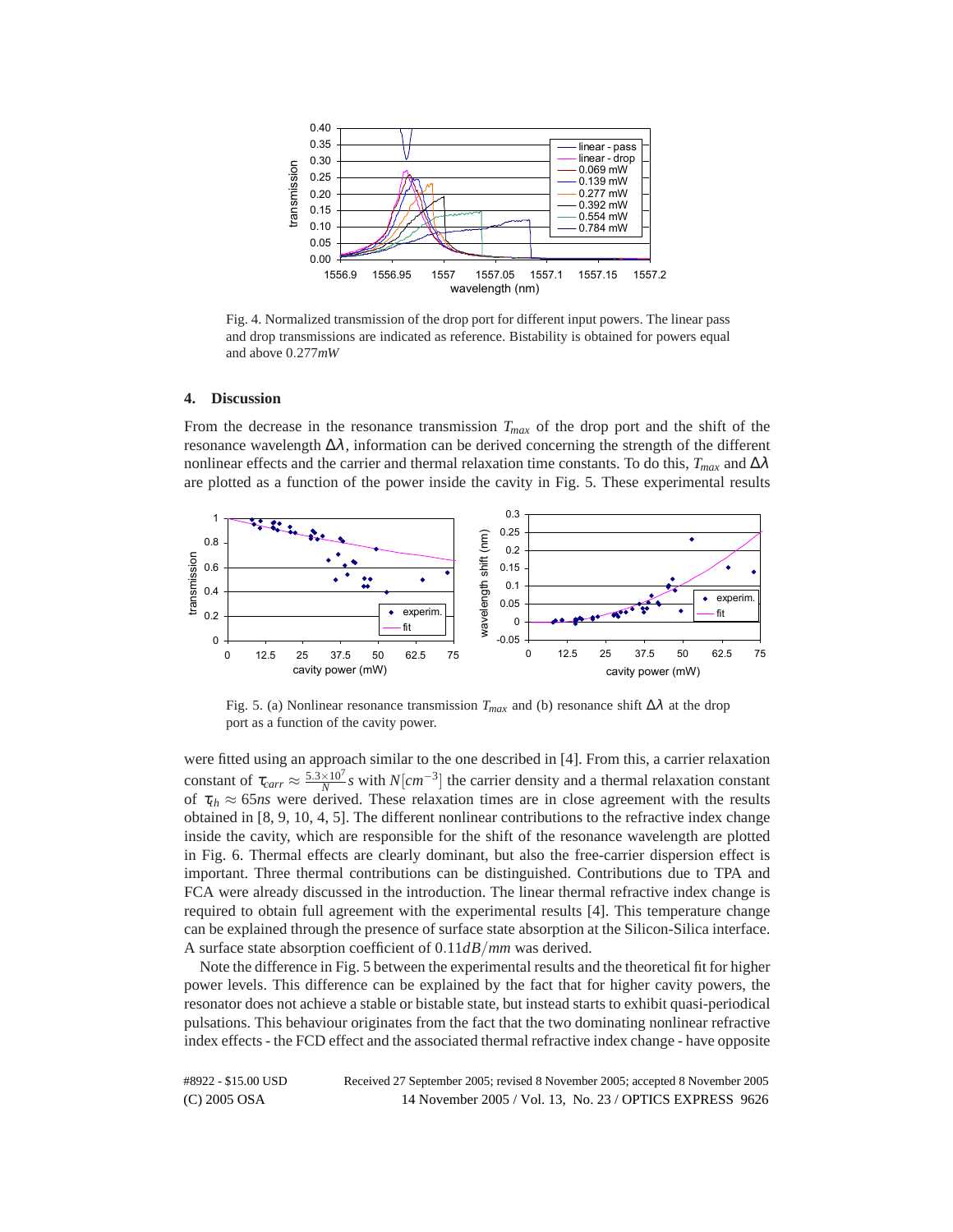

Fig. 6. Different nonlinear contributions to the refractive index change inside the ring resonator as function of the cavity power.

signs and different time constants. This can be qualitatively understood as a circling around the bistability loop [11]. The quasi-periodic nature is due to amplifier noise and laser fluctuations. As a result, the measured  $T_{max}$  do not anymore correspond to a (bi)stable solution, but instead to a time-averaged transmission value of the quasi-periodical pulsation.

Due to this quasi-periodicity, the presence of these pulsations could not be verified directly by means of an oscilloscope. It was however done indirectly by measuring the standard deviation of the obtained output signal. This is shown in Fig. 7 for an input power of 0*.*76*mW*. We clearly



Fig. 7. Normalized average transmission and standard deviation at the drop port for an input power of 0*.*76*mW*. The blue curve corresponds to a (manual) wavelength sweep from low to high, the violet curve from high to low.

see that the upper 'bistable' and even part of the 'stable' arm are in fact not stable, indicating the pulsating behaviour. In addition, note that the standard deviation is wavelength dependent: simulations have shown that both the pulse length and period change with wavelength and power of the input signal. This would make tunable pulse generation possible. A more detailed study of this effect will be published elsewhere.

## **5. Conclusion**

We demonstrated optical bistability in a Silicon-On-Insulator two-bus ring resonator with input powers of only about 0*.*3*mW*. Taking into account the higher nonlinear interaction in standingwave structures, these results are comparable with the best results obtained with PhC resonators. Free carrier dispersion and carrier-related thermal refractive index change were identified as the dominant nonlinear contributions. A carrier relaxation constant of  $\tau_{carr} \approx \frac{5.3 \times 10^7}{N} s$  with *N*[ $cm^{-3}$ ] the carrier density and a thermal relaxation constant of  $\tau_{th} \approx 65ns$  were derived, al-

(C) 2005 OSA 14 November 2005 / Vol. 13, No. 23 / OPTICS EXPRESS 9627 #8922 - \$15.00 USD Received 27 September 2005; revised 8 November 2005; accepted 8 November 2005